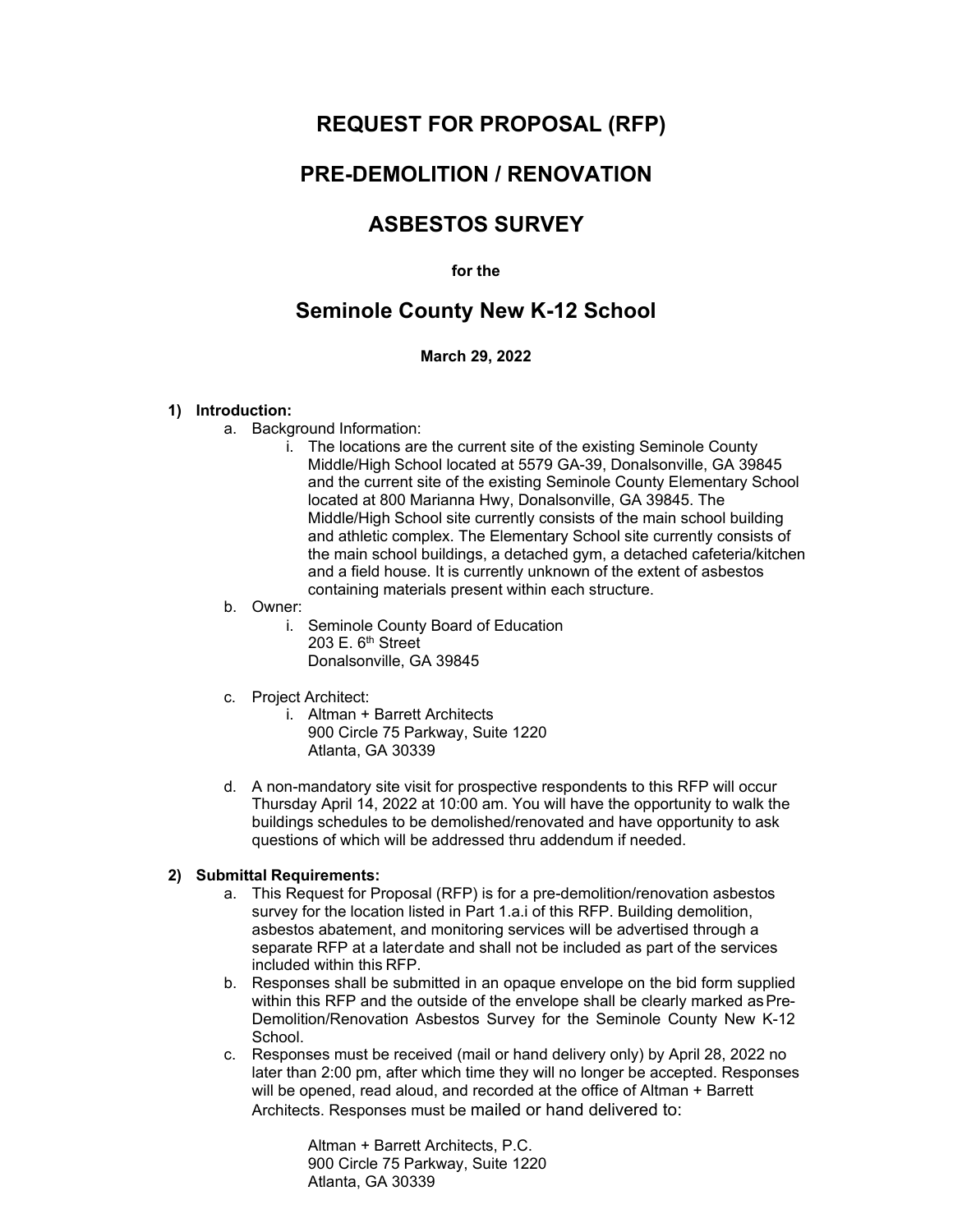- d. Project proposals shall include:
	- i. A summary of the proposal methodology, technical approaches in accomplishing the work, and understanding of the scope of theproject.
	- ii. Team members, their roles, and applicable work experience.
	- iii. Qualifications, certifications, and licenses.
	- iv. Proposed project schedule.
	- v. Insurance certifications as follows:
		- 1. General Liability Insurance: Responses to this RFP shall certify that the Contractor will, at its own expense, maintain in force a policy of insurance which will insure against liability for property damage and/or injury/death with regard to any property or persons associated with the project. The liability and property damage coverage of such insurance shall not be less than One Million Dollars (\$1,000,000) per incident and Two Million Dollars (\$2,000,000) aggregate. If selected the Contractor will have the Owner added to said insurance policies as a named additional insured, on a primary, non-contributory basis, as its interests may appear, and to provide the Owner with a copy of the insurance policy from said insurance company, or companies, showing coverage as herein before required, such certificate to show the Owner as an additional insured and to provide that coverage shall be terminated without written prior notice to the Owner of at least thirty (30) days.
		- 2. Automobile Insurance: Responses to this RFP shall certify that the Contractor maintains automobile liability insurance and will provide the Owner with proof of coverage in an amount greater than or equal to One Million Dollars (\$1,000,000) for theduration of the contract. If selected, the Contractor shall provide the Owner with a copy of the insurance policy from said insurance company or companies, showing coverage as herein before required, such certificate to show the Owner as an additional insured and to provide that coverage shall be terminated without written prior notice to the Owner of at least thirty (30) days.
		- 3. Worker's Compensation Insurance: Responses to this RFP shall certify that the Contractor maintains Worker's Compensation Insurance in accordance with Georgia Law.

### **3) Project Information:**

- a. Schedule:
	- i. It is anticipated that the asbestos survey work can begin immediately upon the full execution of a contract between the Owner and the successful proposer.
- b. Scope of Work:
	- i. The proposer selected for this project shall be required to provide services necessary for the performance and completion of worknoted below.
		- 1. Perform a NESHAP pre-demolition/renovation asbestos survey for all structures, interior and exterior, for the properties listed inPart 1.a.i of this RFP.
		- 2. Prepare a report that includes but not limited to the following;
			- a. Summary of findings
			- b. Table showing materials analyzed and found to be ACM
			- c. Asbestos bulk sample data
			- d. Floor plan drawings and photos indicating ACM locations
			- e. Laboratory analysis reports and chain of custody.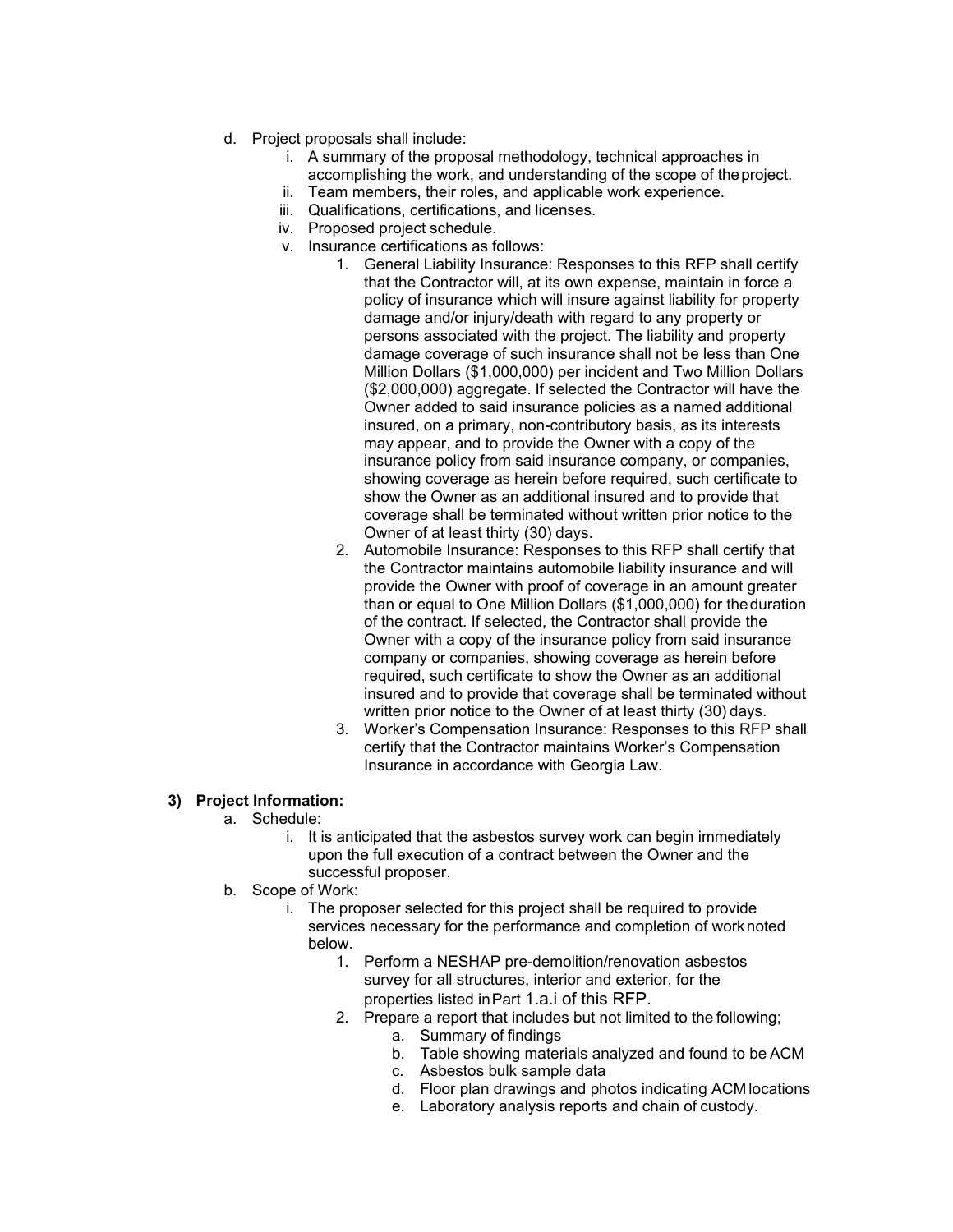- 3. Prepare and provide to Owner and Architect a written setof specifications for asbestos abatement based on findings of inspection.
- 4. Be available for questions during abatement of project in order to ensure compliance with abatement regulations and specifications.
- 5. Provide clearance sampling at all locations where buildings demolished connect to buildings to remain and provide such report to Owner and Architect. Within your proposal documents provide a unit cost for this work. The unit cost shall be included within the lump sum on the bid form.
- c. Basis of Compensation:
	- i. The Owner is requesting a lump sum fee for this project. The lump sum fee must include all necessary costs to perform the work including but not limited to; labor, equipment, sample analysis fees, andreimbursable expenses.
- d. The buildings scheduled to be demolished/renovated are currently occupied and the proposer must repair existing interior/exterior finishes as required to maintain weathertightness and its aesthetic finish following removal of each sample.
- e. The survey of the site is available upon request by contacting Leah Jones at ljones@altmanbarrettarchitects.com

### **4) Selection Process:**

- a. The following criteria shall be used in the selection process;
	- i. Proposal Fee
	- ii. Experience/Qualifications of Proposer
	- iii. Project approach
	- iv. Current workload and availability

### **5) Questions:**

a. Questions concerning this RFP shall be directed in writing to Leah Jones, Altman + Barrett Architects, at [ljones@altmanbarrettarchitects.com.](mailto:ljones@altmanbarrettarchitects.com.)

The Owner reserves the right to reject any and all proposals and to waive technicalities and formalities.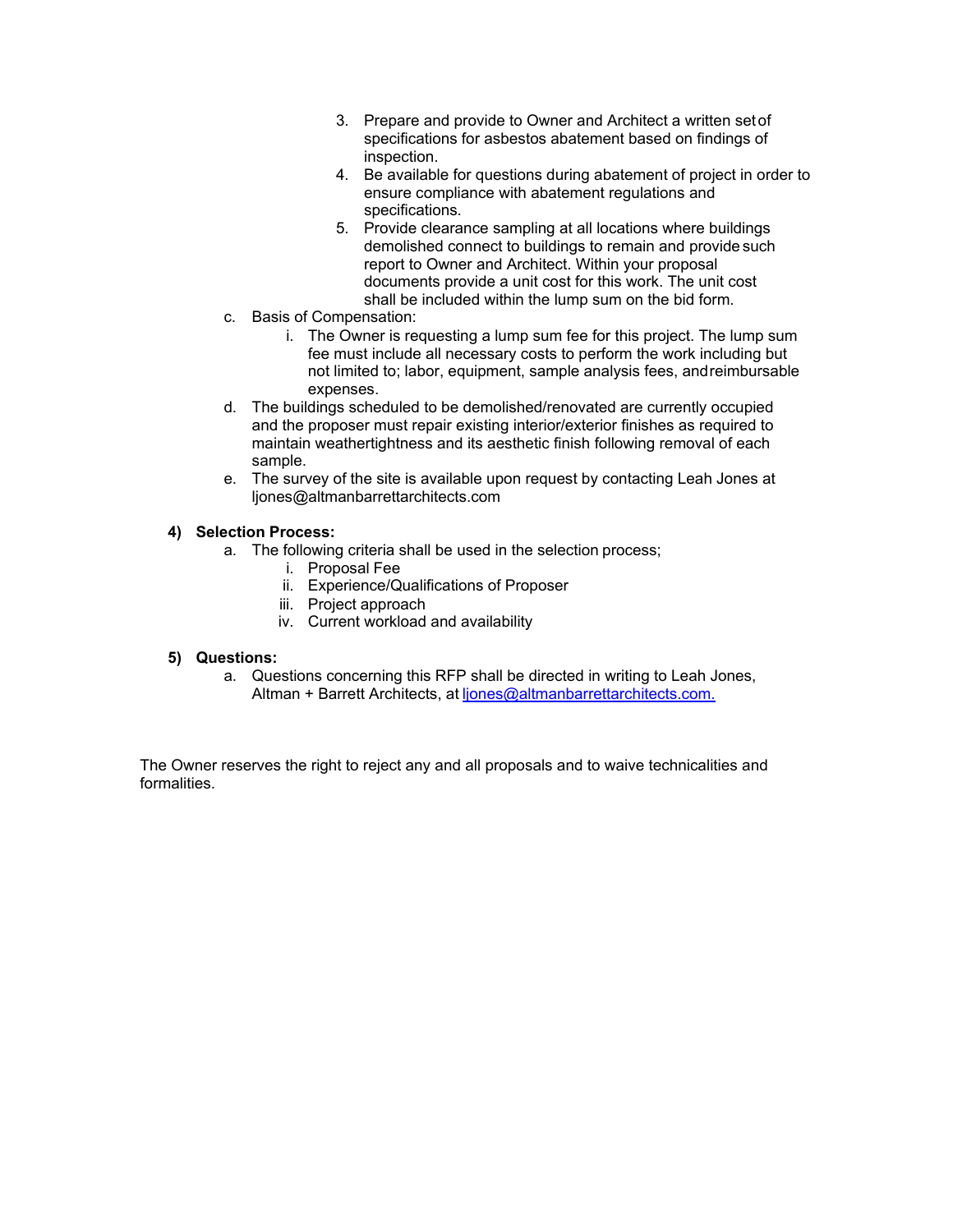# **Bid Form**

#### **Pre-Demolition Asbestos Survey** for the following project:

#### **20023 – Seminole County New K-12 School**

**Bid Deadline:** 2:00pm. on Thursday, April 28, 2022. Bids received after the deadline will not be considered. Bids to be submitted on this form via mail or hand delivery. E-mail or fax bids will not be accepted. Bids will be received at the office of Altman + Barrett Architects (mailing and delivery address: 900 Circle 75 Parkway, Suite 1220 Atlanta, GA 30339) no later than the above stated time.

| This bid is presented by:                                                                                                                                                                                                      |  |
|--------------------------------------------------------------------------------------------------------------------------------------------------------------------------------------------------------------------------------|--|
|                                                                                                                                                                                                                                |  |
|                                                                                                                                                                                                                                |  |
|                                                                                                                                                                                                                                |  |
| Date: the contract of the contract of the contract of the contract of the contract of the contract of the contract of the contract of the contract of the contract of the contract of the contract of the contract of the cont |  |
| The Firm is represented by:                                                                                                                                                                                                    |  |
|                                                                                                                                                                                                                                |  |
|                                                                                                                                                                                                                                |  |
| Total lump sum bid to supply pre-demolition/renovation asbestos survey<br>services for the existing Seminole County Middle/High School per the<br>requirements of this RFP:                                                    |  |
| <u> 1989 - Johann Harry Harry Harry Harry Harry Harry Harry Harry Harry Harry Harry Harry Harry Harry Harry Harry</u>                                                                                                          |  |
|                                                                                                                                                                                                                                |  |
| Total lump sum bid to supply pre-demolition/renovation asbestos survey<br>services for the existing Seminole County Elementary School per the<br>requirements of this RFP:                                                     |  |
| \$                                                                                                                                                                                                                             |  |
| These bids will remain in effect for________________________Days.                                                                                                                                                              |  |
| Authorized Signature: Manual Communication of System and Authorized Signature:                                                                                                                                                 |  |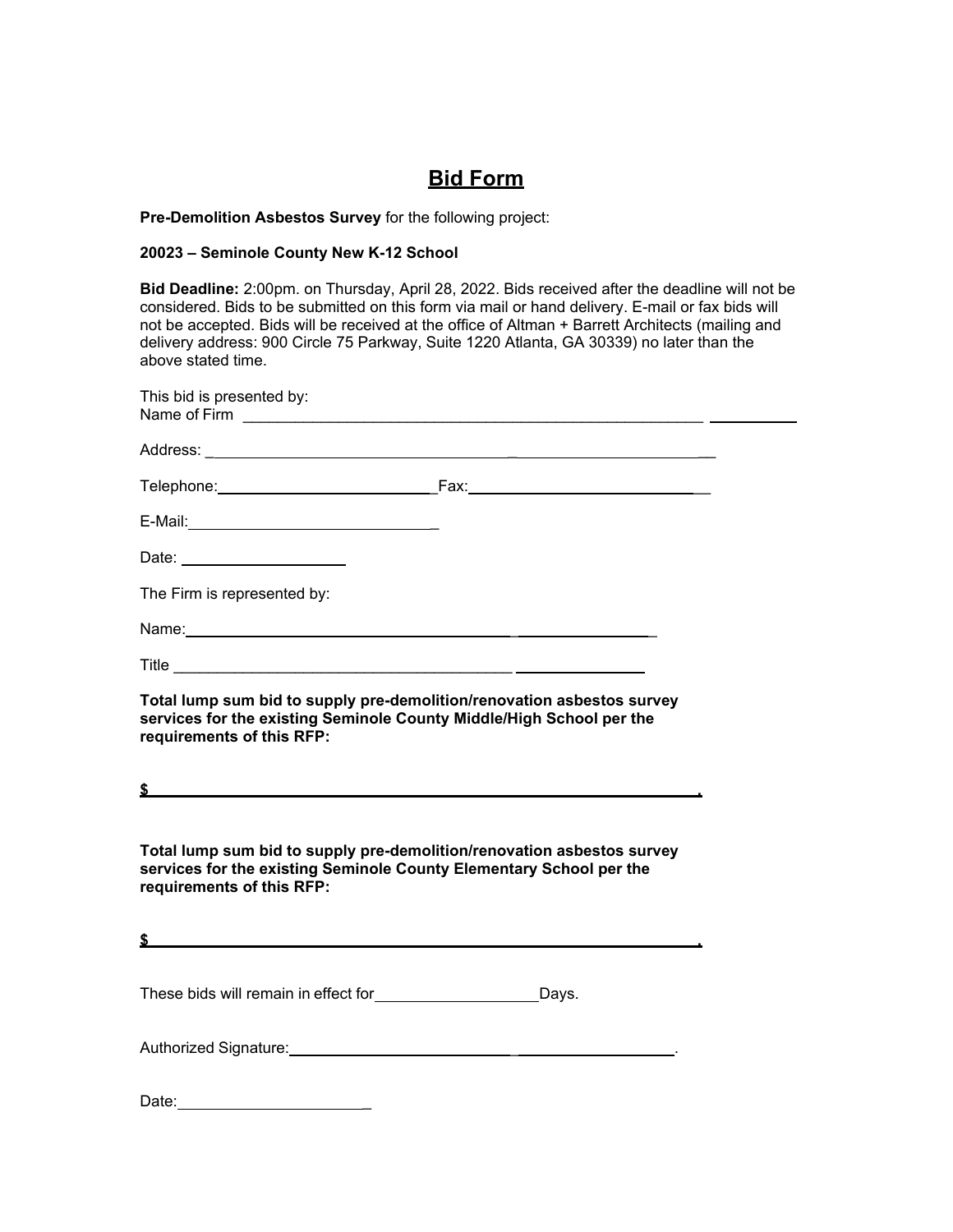## Seminole County Middle/High School

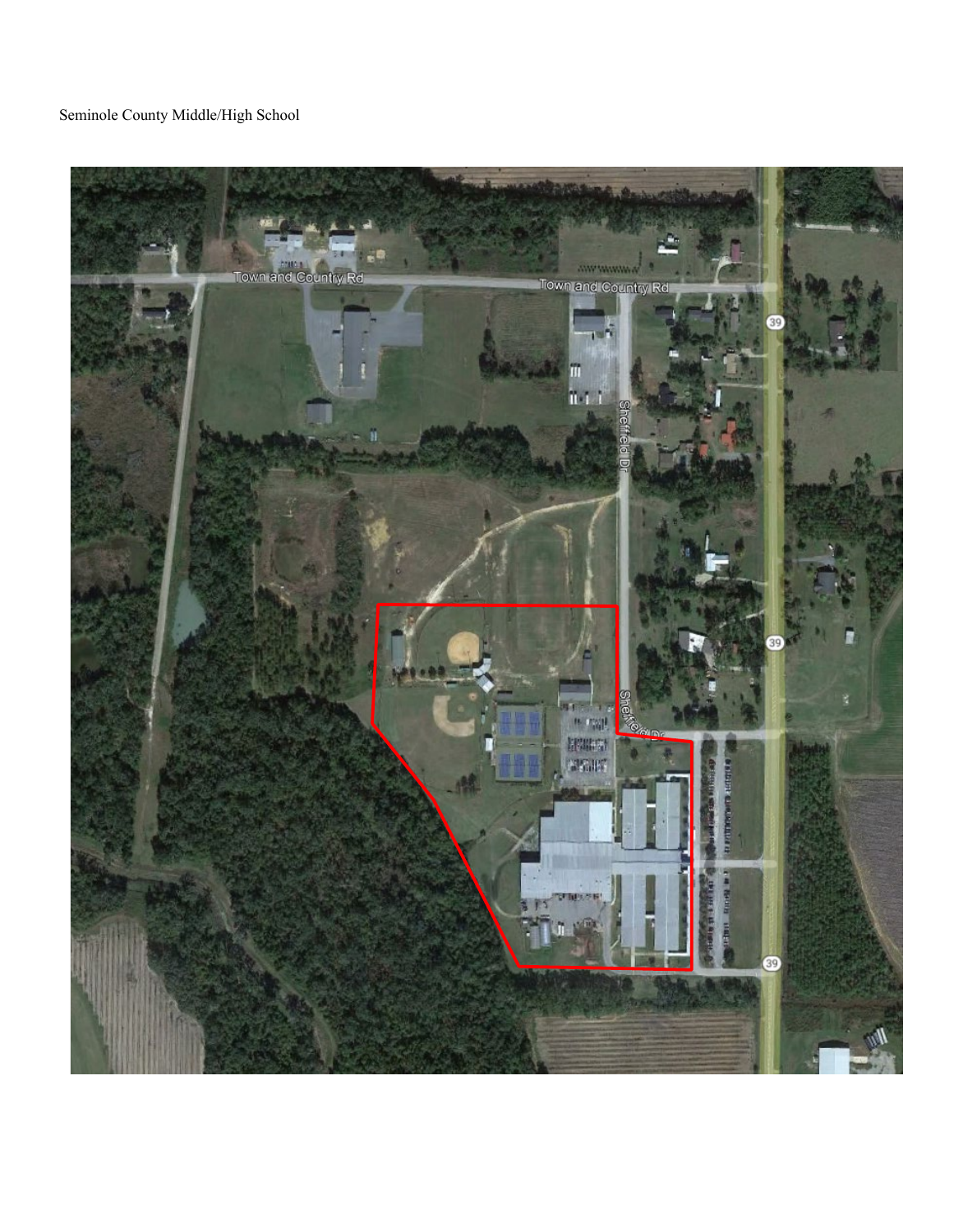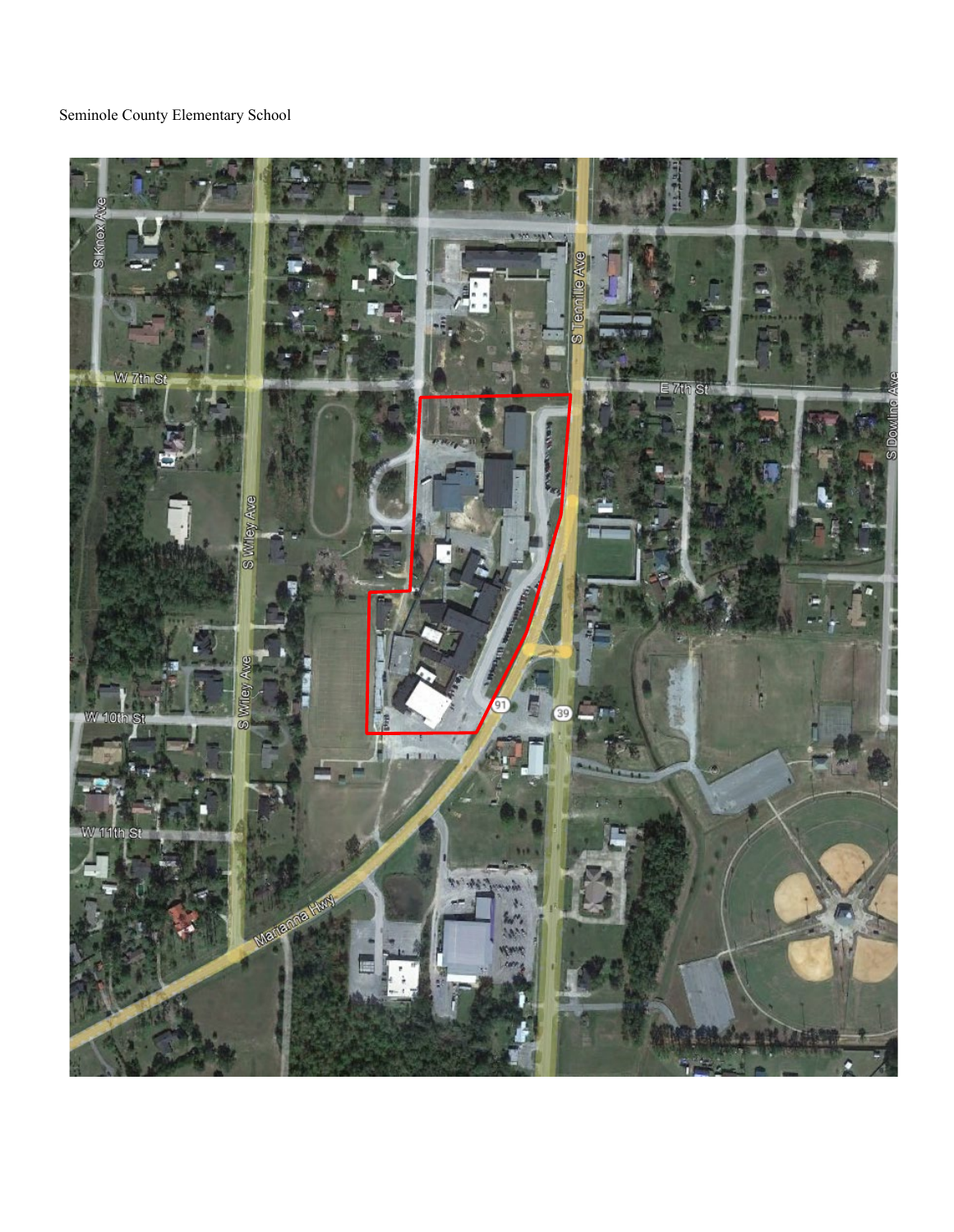

SEMINOLE COUNTY ELEMENTARY SCHOOL FLOOR PLANS

Seminole County\_Elementary Facility\_0296\_120214